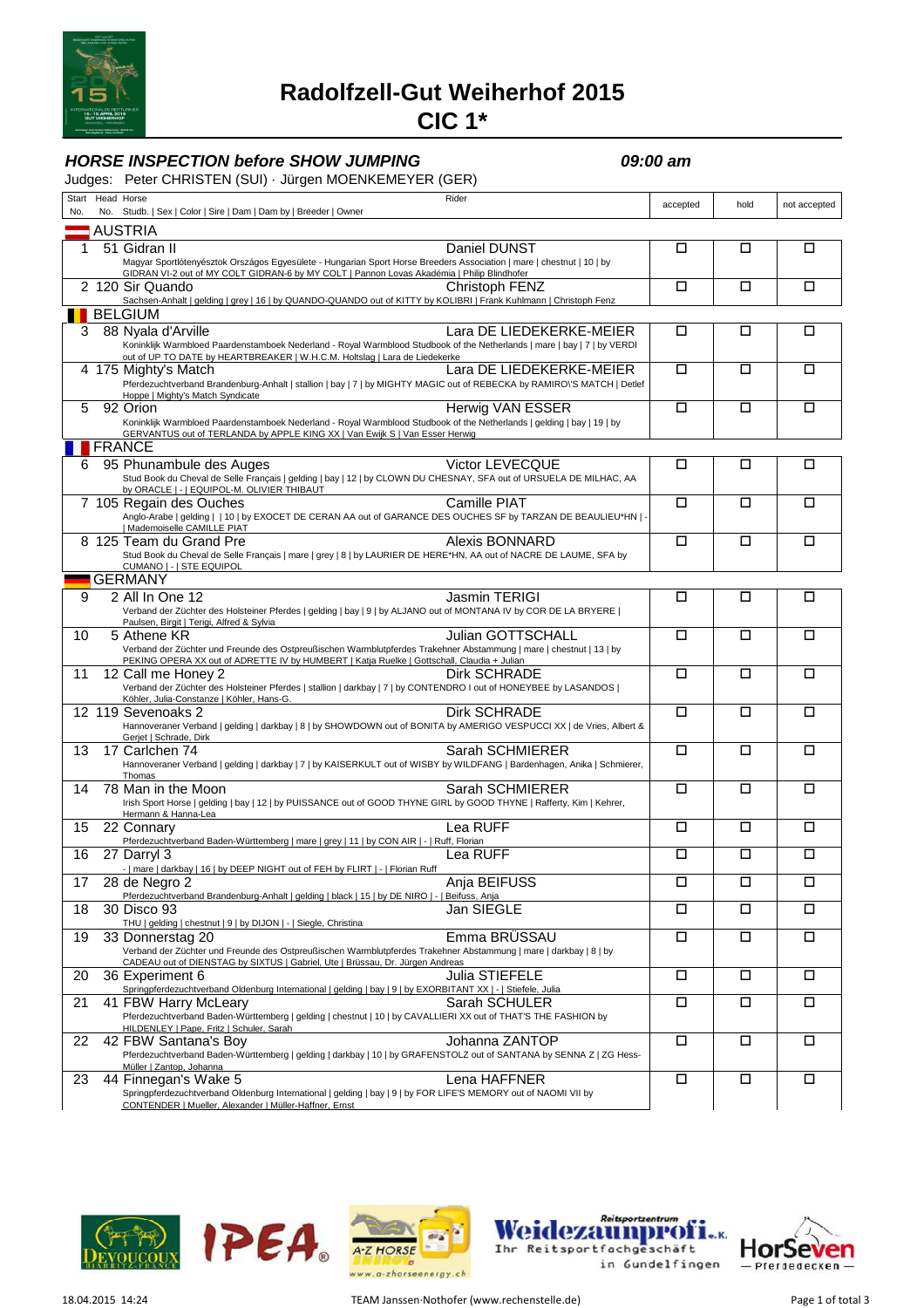

# **Radolfzell-Gut Weiherhof 2015**

# **CIC 1\***

## **HORSE INSPECTION before SHOW JUMPING CONVIDUAL CONTROL CONTROL CONTROL CONTROL CONTROL CONTROL CONTROL CONTROL**

#### Judges: Peter CHRISTEN (SUI) · Jürgen MOENKEMEYER (GER)

| No. | Start Head Horse | Rider<br>No. Studb.   Sex   Color   Sire   Dam   Dam by   Breeder   Owner                                                                                                                                                                | accepted             | hold   | not accepted |
|-----|------------------|------------------------------------------------------------------------------------------------------------------------------------------------------------------------------------------------------------------------------------------|----------------------|--------|--------------|
| 24  |                  | Michael JUNG<br>45 fischerIncantas<br>Verband der Züchter des Holsteiner Pferdes   stallion   bay   6   by IBISCO out of RESSINA by CORIANO   Roll, Kirsten   Familie<br>Jung & Klaus & Sabine Fischer                                   | П                    | □      | □            |
| 25  |                  | 71 Lennox 364<br>Michael JUNG<br>Hannoveraner Verband   gelding   darkbay   7   by SUNLIGHT XX out of HEATHER'S PRIDE by HERALDIK XX   Steinkraus,<br>Volker   Familie Jung & Erich Single                                               | $\Box$               | □      | О            |
| 26  |                  | Falk-Filip-Finn WESTERICH<br>50 Giaccomo YSK<br>-   gelding   bay   7   by GRAFENSTOLZ   -   Steiner-Kühne, Yvonne                                                                                                                       | □                    | □      | □            |
| 27  |                  | 53 Graf Ge<br>Falk-Filip-Finn WESTERICH<br>Pferdezuchtverband Baden-Württemberg   stallion   bay   9   by GRAFENSTOLZ out of GENOVEVA by GRAFENSTEIN                                                                                     | □                    | □      | □            |
| 28  |                  | Conditional Prince   Rauer, Margarete<br>  John / 157<br>Josefa SOMMER<br>59 Henry 157<br>Hannoveraner Verband   gelding   darkbay   18   by HERALDIK out of FIORELLA by FURIOSO'S SOHN   Sommer, Joachim  <br>Appe, Florian             | □                    | □      | □            |
| 29  |                  | Romina ENGELBERTH<br>60 High Speedy<br>Hannoveraner Verband   mare   dark chestnut   10   by HIGH SPIRITS   -   Engelberth, Harald                                                                                                       | □                    | □      | □            |
| 30  |                  | 61 Hollywood 47<br>Anita EHRET                                                                                                                                                                                                           | □                    | □      | О            |
| 31  |                  | 68 Jumeaux RH<br>Anja LUX<br>-   gelding   bay   8   by DON-CASTER AA out of OCEANIA AA by FEELING XX   Ramos-Arzate, Heliodoro   Lux, Heike & Anja                                                                                      | □                    | □      | □            |
| 32  |                  | Petra KRONWITTER<br>76 Luckington Lane<br>Pferdezuchtverband Sachsen-Thüringen e.V.   gelding   grey   11   by LUCIO SILLA XX out of KAMEE by HERALDIK XX                                                                                | □                    | □      | □            |
| 33  |                  | Pietzsch, Arnd   Kronwitter, Petra<br>79 Marchesi Impel de Reve<br>79 Marchesi Impel de Reve<br>Irish Sport Horse   gelding   bay   10   by HERMES DE REVE out of BALLYMURPHY QUEEN by MASTER IMP   Mason, Anita  <br>Offeney, Charlotte | □                    | □      | □            |
| 34  |                  | 85 Mystika<br>Nele MADER<br>Pferdezuchtverband Baden-Württemberg   mare   bay   11   by METTEUR   -   Mader, Rainer                                                                                                                      | □                    | □      | □            |
|     |                  | <b>Nele MADER</b><br>35 142 Winnimay III<br>Winnimay III<br><u>-   mare   darkbay   7   by SIMONETTI   -   Mader, Erika<br/>Pommard du Clos</u>                                                                                          | $\Box$               | □      | О            |
| 36  |                  | 96 Pommard du Clos<br>Maria WAGNER<br>Stud Book du Cheval de Selle Français   gelding   bay   12   by FAST out of DESIREE DE SERY AA by STYX DE BREJOUX AA  <br>Journaux, Blandine   Wagner, Maria                                       | П                    | □      | □            |
| 37  |                  | Katja WOLF<br>97 Puccini 92<br>Deutsches Reitpony (BAVAR)   gelding   dun   12   by FS PONTIAC out of QUEEN TINA by ADMIRAL   Koppold, Rupert   Wolf,<br>Sonja                                                                           | □                    | □      | □            |
| 38  |                  | Katja WOLF<br>98 Push Play<br>-   gelding   bay   14   by UNKNOWN out of UNKNOWN by UNKNOWN   -   Barbara & Guillaume De Liedekerke                                                                                                      | □                    | $\Box$ | □            |
|     |                  | 39 101 Quality Girl MV<br>Nele SPIERING<br>Verband der Pferdezüchter Mecklenburg-Vorpommern   mare   bay   8   by QUINTENDER out of MARY LOUISE by<br>MEERWIRBEL XX   Voss, Mirko   Nele Spiering & Ulf Zemann                           | $\Box$               | □      | О            |
|     |                  | 40 117 Saphira 75<br>Kerstin Annika ELSASSER<br>Rheinisches Pferdestammbuch   mare   black   11   by STEDINGER out of GLORIA by HERZRUF   Stanschewski, Maureen  <br>ElsäÄŸer, Kerstin Annika                                            | □                    | □      | □            |
|     |                  | 41 121 Skarlett 42<br>Harald ENGELBERTH<br>Verband der Züchter und Freunde des Ostpreußischen Warmblutpferdes Trakehner Abstammung   mare   bay   8   by<br>GRAFENSTOLZ   -   Engelberth, Harald                                         | $\Box$               | □      | □            |
|     |                  | 42 133 Viamant du Matz<br>Sandra AUFFARTH<br>Stud Book du Cheval de Selle Français   stallion   chestnut   6   by DIAMANT DE SEMILLY   -   Croy, Nikolaus Prinz von                                                                      | □                    | $\Box$ | □            |
|     |                  | Antonia KUNZI<br>43 137 Wanted 18<br>Hannoveraner Verband   mare   dark chestnut   11   by WELTREGENT H out of LAST NOT LEAST by LORIOT   Kaemmerer,<br>Angelika   Kunzi, Stefan                                                         | $\overline{\square}$ | ப      | ப            |
|     |                  | Celina NOTHOFER<br>44 162 Campino 448<br>Verband der Züchter und Freunde des Ostpreußischen Warmblutpferdes Trakehner Abstammung   gelding   piebald   6   by<br>CONTRIEU   -   Schupp, Werner Dr.                                       | □                    | □      | □            |
|     |                  | Celina NOTHOFER<br>45 163 Eskado 6<br>Hannoveraner Verband   gelding   chestnut   11   by EMBASSY     -   Schupp, Werner                                                                                                                 | □                    | □      | □            |
|     |                  | Nils KIRSCHBAUM<br>46 169 Aristo 100<br>Koninklijk Warmbloed Paardenstamboek Nederland - Royal Warmblood Studbook of the Netherlands   gelding   bay   10   by<br>KARANDASJ out of PETRA by DARCO   H A Langeslag   Kirschbaum, Petra    | $\Box$               | $\Box$ | $\Box$       |
|     | 47 171           | <b>Ben LEUWER</b><br><b>Classic Edition</b><br>Pferdezuchtverband Brandenburg-Anhalt   stallion   chestnut   8   by CANTERBURY out of FARAH by FERMAN   Kalbsrieth<br>Agrarprodukt u. Handels   Claudia Möller                           | $\Box$               | □      | □            |
|     | <b>ITALY</b>     |                                                                                                                                                                                                                                          |                      |        |              |
| 48  |                  | Pietro GRANDIS<br>23 Copyright<br>Belgisch Warmbloedpaard - Belgian Warmblood   gelding   darkbay   13   by SAROS VAN'T GESTELHOF out of SCOUBIDOE by<br>PLAYBOY   VAN DE VELDE ARIANE   massimo grandis                                 | □                    | □      | □            |
| 49  |                  | Rebecca CHIAPPERO<br>94 Perla Rubia del Ferro<br>Unione Nazionale Incremento Razze Equine   mare   chestnut   7   by CHOPIN out of BALZOLA DEL FERRO by VOLTAIRE   -  <br>CHIAPPERO REBECCA                                              | $\Box$               | $\Box$ | $\Box$       |